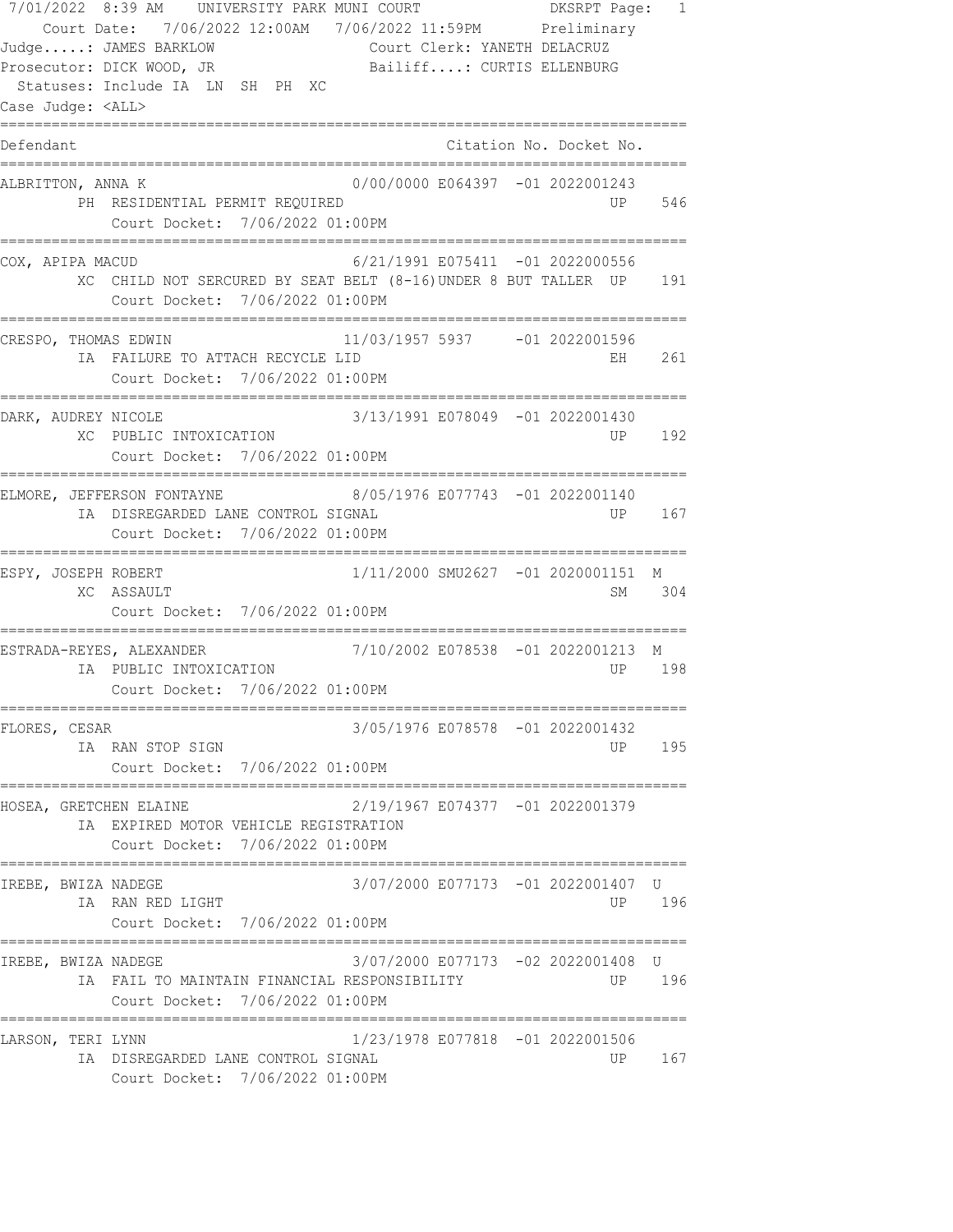| 7/01/2022 8:39 AM UNIVERSITY PARK MUNI COURT<br>Court Date: 7/06/2022 12:00AM 7/06/2022 11:59PM Preliminary                                |                                    | DKSRPT Page: 2<br>=========== |
|--------------------------------------------------------------------------------------------------------------------------------------------|------------------------------------|-------------------------------|
| Defendant                                                                                                                                  |                                    | Citation No. Docket No.       |
| LIMA, CALEB<br>IA CONSUMPTION OF ALCOHOL BY MINOR<br>Court Docket: 7/06/2022 01:00PM                                                       | 10/08/2008 E077168 -01 2022001377  | J<br>186<br>UP.               |
| LUNA, AMAYRANI STEPHANIA<br>IA FAIL TO MAINTAIN FINANCIAL RESPONSIBILITY<br>Court Docket: 7/06/2022 01:00PM                                | 4/02/2000 E072809 -01 2022001253   | U<br>183<br>UP .              |
| LUNA, AMAYRANI STEPHANIA<br>IA NO DRIVER'S LICENSE<br>Court Docket: 7/06/2022 01:00PM                                                      | 4/02/2000 E072809 -02 2022001254 U | 183<br>UP.                    |
| MCCOLLUM, ROBERT WALKER<br>IA DEFECTIVE HEAD LAMP<br>Court Docket: 7/06/2022 01:00PM                                                       | 7/20/2004 E078537 -01 2022001212   | М<br>198<br>UP.               |
| ;===================================<br>MCGUIRE, HUNTER DAMIAN<br>LN EXPIRED MOTOR VEHICLE REGISTRATION<br>Court Docket: 7/06/2022 01:00PM | 4/28/1976 E077086 -01 2022000750   | 182<br>UP.                    |
| SAIDY, SULAYMAN<br>IA RAN STOP SIGN<br>Court Docket: 7/06/2022 01:00PM<br>---------------------------                                      | 5/12/1990 E074320 -01 2022001151   | 195<br>UP.                    |
| SAIDY, SULAYMAN<br>IA FAIL TO MAINTAIN FINANCIAL RESPONSIBILITY<br>Court Docket: 7/06/2022 01:00PM                                         | 5/12/1990 E074320 -02 2022001152   | 195<br>UP.                    |
| STEWART, CAROLINE GRACE<br>IA RAN STOP SIGN<br>Court Docket: 7/06/2022 01:00PM                                                             | 9/19/2005 E078045 -01 2022001388 J | 198<br>UP.                    |
| TINIACOS, BASILIO DEMETRIO<br>IA NO DRIVER'S LICENSE<br>Court Docket: 7/06/2022 01:00PM                                                    | 4/14/1989 E078563 -01 2022001343   | 198<br>UP D                   |
| TINIACOS, BASILIO DEMETRIO<br>IA FAIL TO MAINTAIN FINANCIAL RESPONSIBILITY<br>Court Docket: 7/06/2022 01:00PM                              | 4/14/1989 E078563 -02 2022001344   | 198<br>UP                     |
| WINTERS, PAUL<br>PH RESIDENTIAL PERMIT REQUIRED<br>Court Docket: 7/06/2022 01:00PM                                                         | 0/00/0000 E002979 -01 2015002095   | 533<br>UP D                   |
| WINTERS, PAUL<br>PH RESIDENTIAL PERMIT REQUIRED<br>Court Docket: 7/06/2022 01:00PM                                                         | 0/00/0000 E013763 -01 2015006570   | 533<br>UP D                   |
| WINTERS, PAUL<br>PH RESIDENTIAL PERMIT REQUIRED<br>Court Docket: 7/06/2022 01:00PM                                                         | 0/00/0000 E019369 -01 2015007890   | 533<br>UP                     |